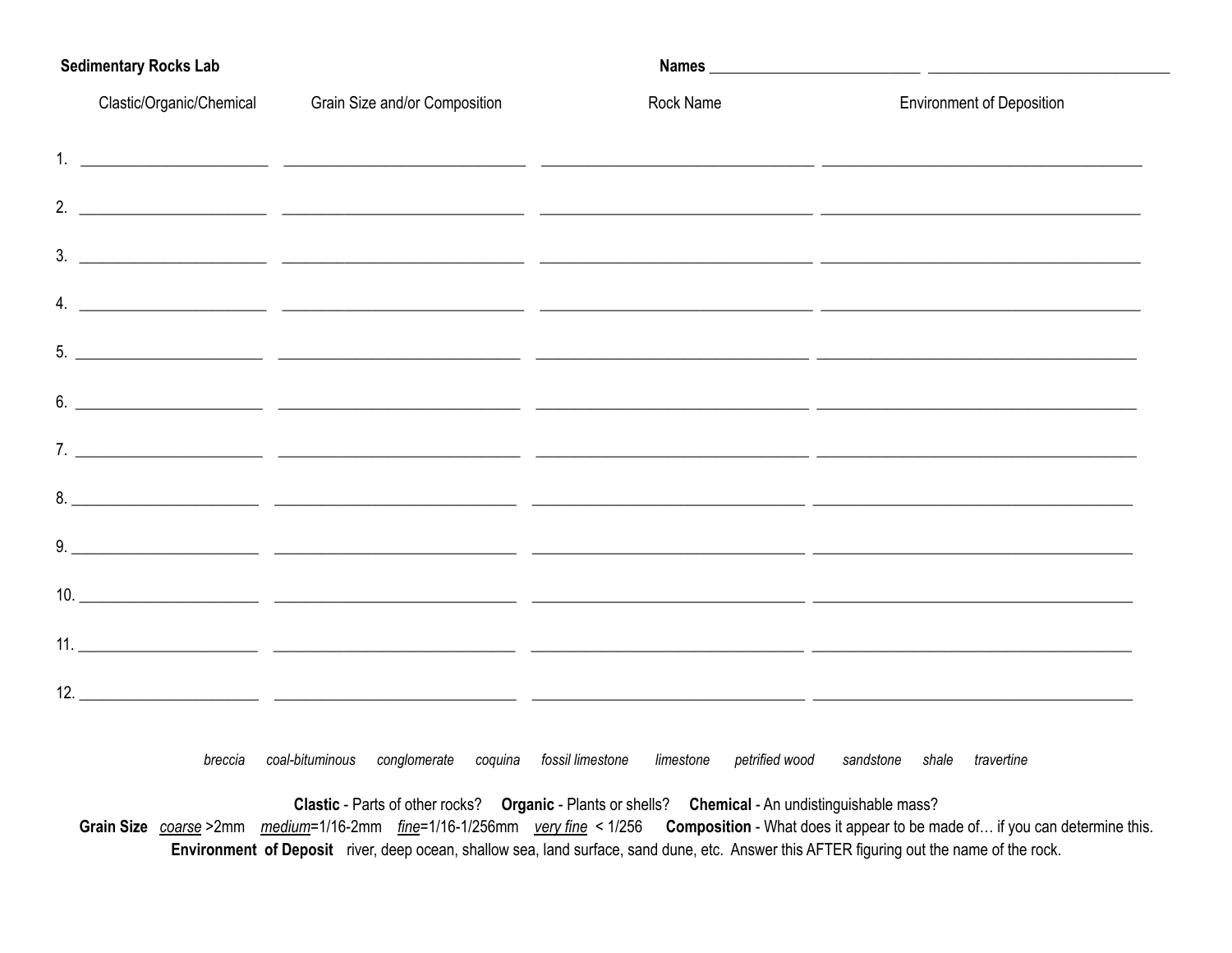## QUESTIONS

- **1.** With your sandstone under the scope, put a drop of water on it. Describe what happens.
- 2. With our shale under the scope,, put one drop of water on it. Describe what happens.
- 3. Explain why the water behaves differently with shale & sandstone.
- 4. Another permeable rock from this lab is
- 5. Another impermeable rock from this lab is
- 6. Observe the sandstone under the scope. Are the grains rounded or angular?
- 7. What does this tell you about how the sandstone formed?
- 8. Wet the shale, scratch, and sniff. What do you notice?
- 9. Why might it smell this way?

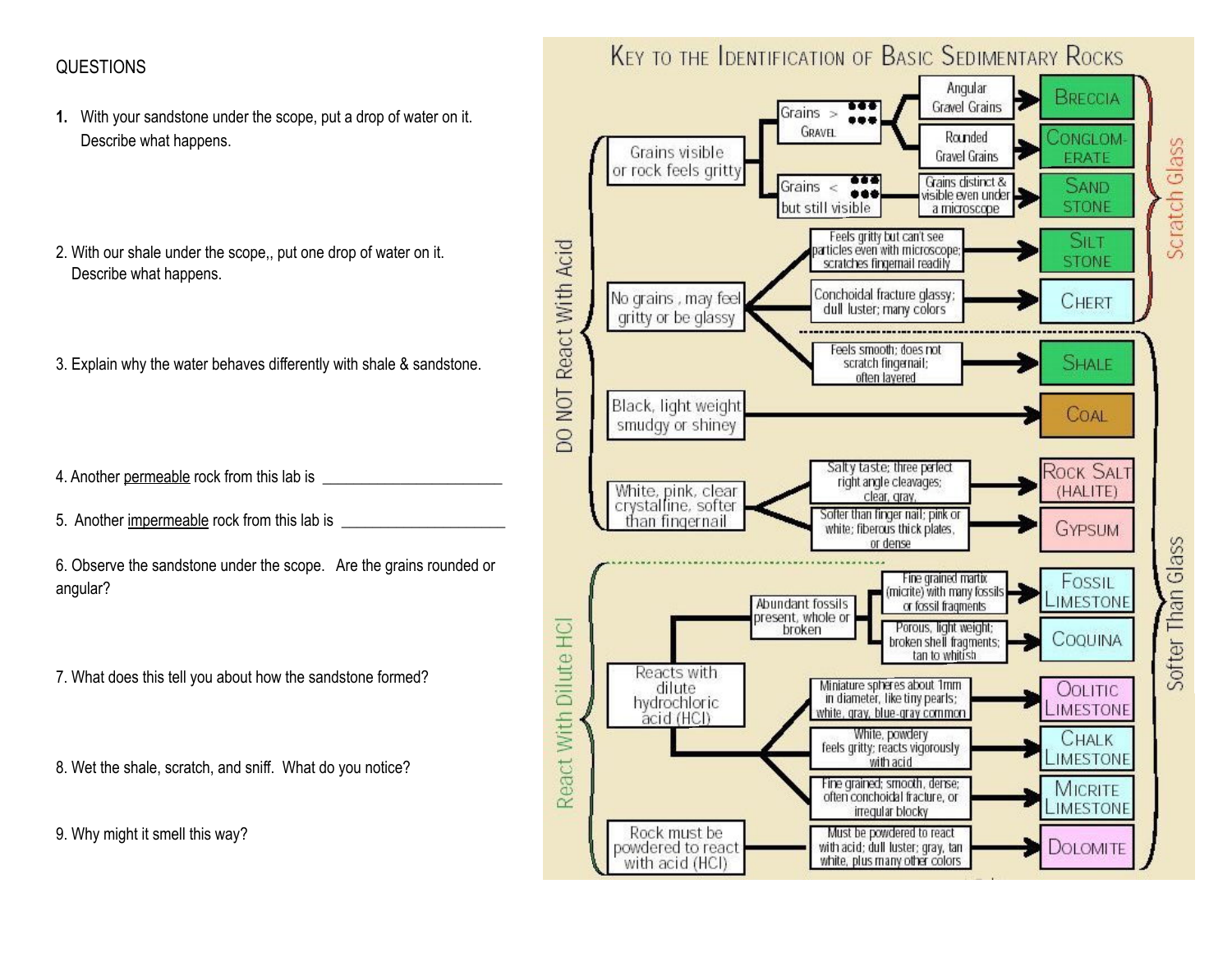## **Observations of Each Sedimentary Rock Under the Stereoscope**

| Use your scope to record observations about each sedimentary rock - clasts, size, pores, water behavior, crystals, grain shape, i.e., round vs angular, etc. Low -> high power.                                              |
|------------------------------------------------------------------------------------------------------------------------------------------------------------------------------------------------------------------------------|
|                                                                                                                                                                                                                              |
| $\frac{2}{2}$                                                                                                                                                                                                                |
|                                                                                                                                                                                                                              |
| $\frac{1}{2}$                                                                                                                                                                                                                |
|                                                                                                                                                                                                                              |
| $6 \overline{\phantom{a}}$                                                                                                                                                                                                   |
|                                                                                                                                                                                                                              |
| $8$ $\overline{\phantom{a}}$                                                                                                                                                                                                 |
|                                                                                                                                                                                                                              |
| $10$ $\overline{\phantom{a}}$                                                                                                                                                                                                |
|                                                                                                                                                                                                                              |
| $\begin{array}{c c} \hline \end{array}$                                                                                                                                                                                      |
| $13$ and $13$ and $13$ and $13$ and $13$ and $13$ and $13$ and $13$ and $13$ and $13$ and $13$ and $13$ and $13$ and $13$ and $13$ and $13$ and $13$ and $13$ and $13$ and $13$ and $13$ and $13$ and $13$ and $13$ and $13$ |
| $14 \overline{ }$                                                                                                                                                                                                            |

On the back sketch of each rock as it appears under the scope and label the power used. Attach those drawings to your lab.